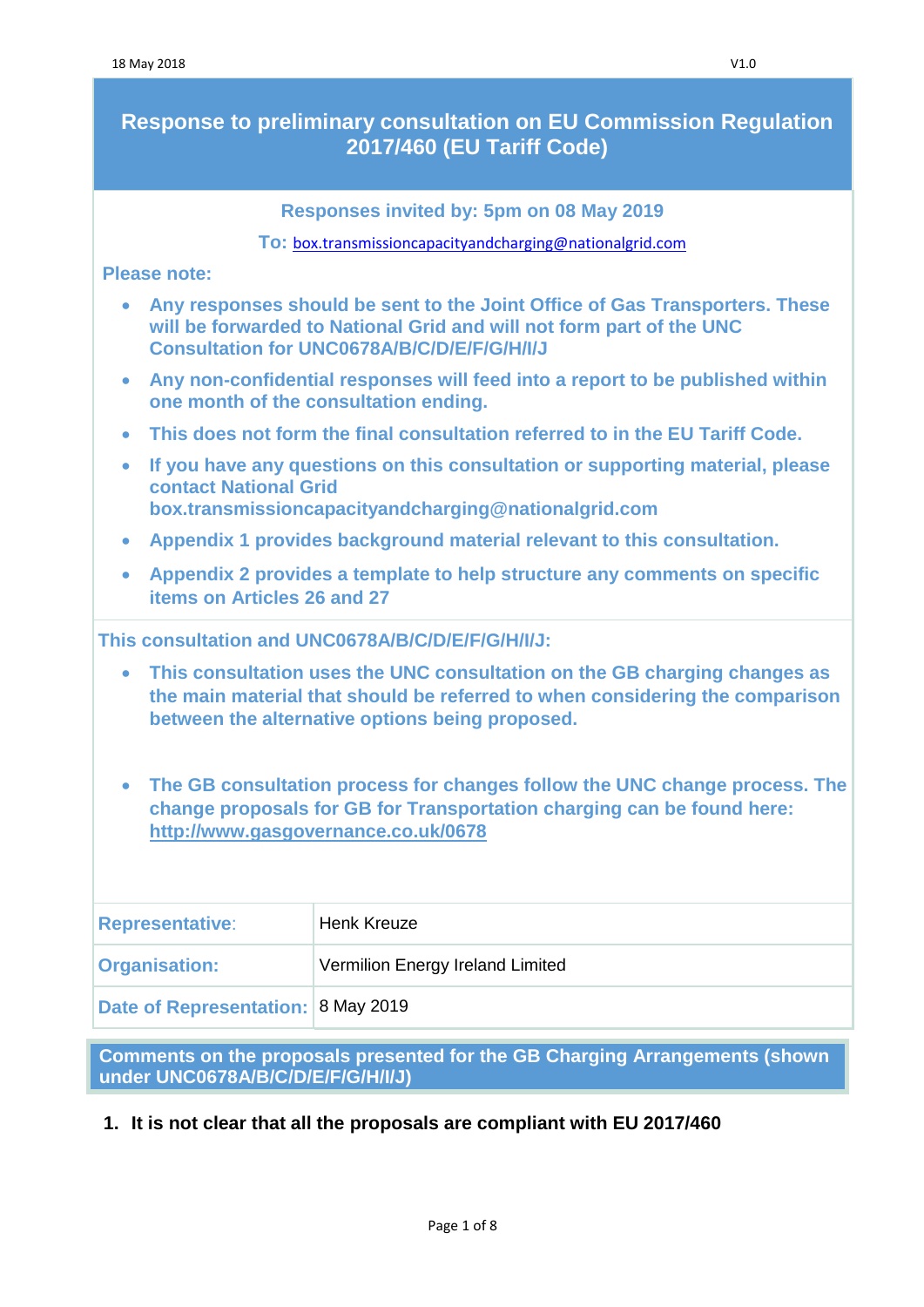- Vermilion believes that either the CWD methodology or the Postage Stamp methodology would be compliant with EU 2017/460. For this reason supports the proposals in Modification 0678, 0678A, 0678C and 0678E. There are some differences between these proposals but in essence they should all meet with the substantive requirements of the EU 2017/460 as requested in Ofgem's decision letter on Modification 0621<sup>1</sup>. We accept that it is entirely possible and consistent that future additional change may be necessary and desirable to refine specific elements.
- Vermilion notes that Proposal 0678F is similar to Modification 0678E but differs in respect of a potential capacity surrender. Capacity surrenders are neither a necessary nor an integral element of the EU Tariff Code and may be better addressed as a separate element.
- However, Vermilion does not believe that Alternative Proposals 0678B, 0678D, 0678G, 0678H, 0678I and 0678J can be considered compliant with EU 2017/460 since they all propose to include a capacity based Optional Charge that appears to be offering the same service at a different price. Vermilion does not believe this would be compliant. It is also notable that proposal 0678I proposes a " security of supply" discount for Ireland under Article 9 which seems to be at odds with the fact that this has never been a topic for discussion at the NCTAR implementation discussions (NTLG) in Ireland.

### **2. Will compliance be achieved in a timely manner?**

 Modification 0678 and its Alternatives has been raised following Ofgem's decision on the previous Modification (Modification 0621) with the aim of achieving compliance with EU 2017/460 by 1 October 2019. The timetable has unfortunately been subject to delay and so implementation by 1 October 2019 seems to be at risk. We would very much support a compliant methodology effective from 1 October 2019 but if this proves to be impossible strongly recommend that the current Optional Commodity Charge which has been deemed to be non-compliant be removed with effect from 1 October 2019 and that the remaining methodology changes are implemented as soon as possible thereafter.

**Please provide below any comments on the content of this consultation, supporting documents and any comments specific to Article 26 or 27**

Two tables are provided in Appendix 2 of this template to help structure any comments on specific items on Articles 26 and 27.

Any additional comments can also be provided here.

 $\overline{1}$ 

<sup>1</sup> Ofgem decision on Mod 0621: [https://gasgov-mst-files.s3.eu-west-1.amazonaws.com/s3fs](https://gasgov-mst-files.s3.eu-west-1.amazonaws.com/s3fs-public/ggf/page/2018-12/Ofgem%20Decision%20Letter%200621.pdf)[public/ggf/page/2018-12/Ofgem%20Decision%20Letter%200621.pdf](https://gasgov-mst-files.s3.eu-west-1.amazonaws.com/s3fs-public/ggf/page/2018-12/Ofgem%20Decision%20Letter%200621.pdf)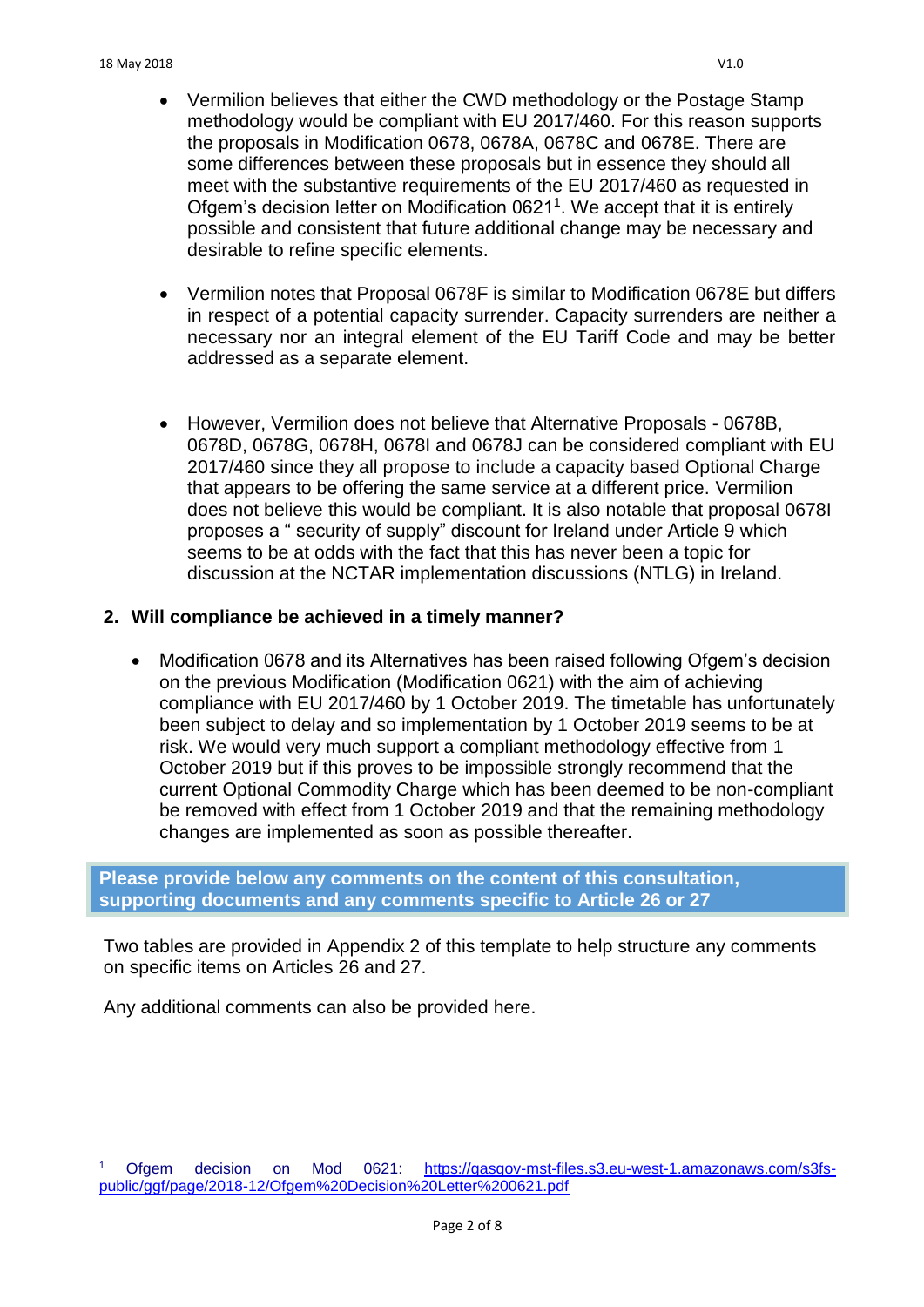#### **Please provide below any specific comments or observations you wish to highlight to help facilitate updates in preparing the final consultation as outlined in the EU Tariff Code**

National Grid has provided a spreadsheet with illustrative tariffs under the proposed 11 Alternatives. There are two sets of figures provided but there is no explanation as to which of these would be most representative of the final charges under the proposal. For those who have been involved in the process the figures may be more meaningful but they are likely to cause confusion for other stakeholders.

A model has been provided to stakeholders which facilitates sensitivity analysis of some of the proposals but this is not possible for all of the proposals. It is therefore not possible to completely replicate the numbers provided. We accept this is for a number of reasons but lack of transparency surrounding the Optional Charge in particular does not make this an easy task.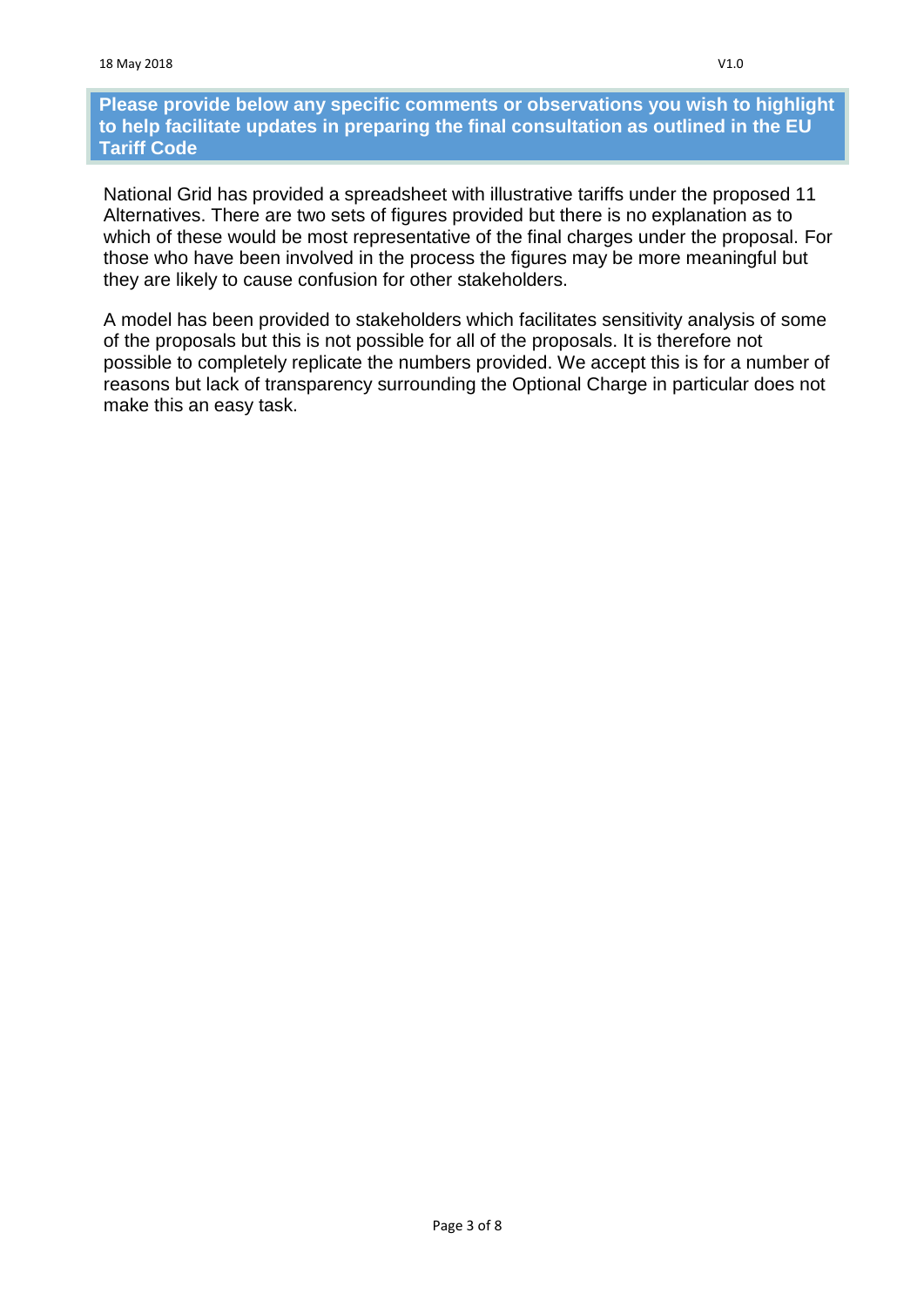## **Appendix 1: Relevant information to this preliminary ACER Consultation**

### **Background information**

This consultation is being issued in line with Article 26 of the EU Tariff Code and the Ofgem direction dated 10 April 2019

[\(https://www.ofgem.gov.uk/system/files/docs/2019/04/decision\\_letter\\_unc678.pdf\)](https://www.ofgem.gov.uk/system/files/docs/2019/04/decision_letter_unc678.pdf)

This consultation is a preliminary consultation and is being issued alongside the UNC consultation on the GB Charging proposals being considered under UNC0678A/B/C/D/E/F/G/H/I/J. It is being run in parallel to the UNC consultation.

The final consultation required under Article 26 of the EU Tariff Code will be issued by Ofgem.

### **EU Tariff Code**

EU Commission Regulation 2017/460 (EU Tariff Code) [http://eur-lex.europa.eu/legal](http://eur-lex.europa.eu/legal-content/EN/TXT/HTML/?uri=CELEX:32017R0460&from=EN)[content/EN/TXT/HTML/?uri=CELEX:32017R0460&from=EN](http://eur-lex.europa.eu/legal-content/EN/TXT/HTML/?uri=CELEX:32017R0460&from=EN)

#### **Draft ACER Consultation Template**

A populated version of this is attached to the notice of this consultation.

#### **UNC0678 and Alternative modification links:**

<http://www.gasgovernance.co.uk/0678> - Main page for modifications including the workgroup report Part I and 11 (eleven) Part II documents.

Part I document: Comparing the alternative modifications.

Part II documents: Document specific to each proposal

#### **Analysis and reference material**

Any relevant analysis or material has been referenced or summarised in the draft ACER Consultation Template.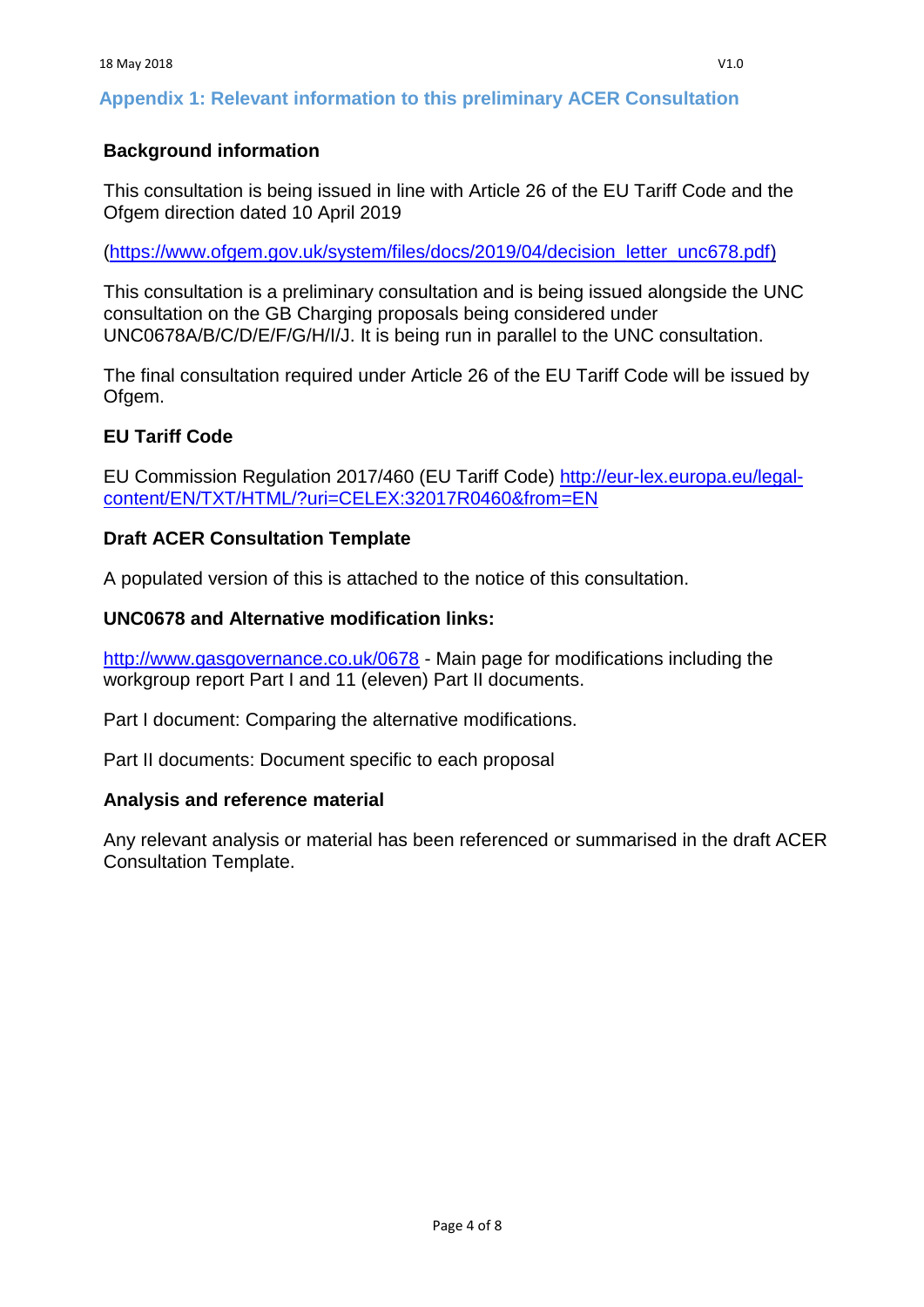# **Appendix 2: Tables for comments on Articles 26 and 27 of the EU Tariff Code**

# **Template to help structure responses on Articles 26 and 27**

| Section of Article 26                                                                                                                                                                                                                                                                                                                                                                                                                                                                                                                                                      | Comments                                                                                                                                                                                                                             |
|----------------------------------------------------------------------------------------------------------------------------------------------------------------------------------------------------------------------------------------------------------------------------------------------------------------------------------------------------------------------------------------------------------------------------------------------------------------------------------------------------------------------------------------------------------------------------|--------------------------------------------------------------------------------------------------------------------------------------------------------------------------------------------------------------------------------------|
| 1. One or more consultations shall be carried out by the<br>national regulatory authority or the transmission<br>system operator(s), as decided by the national<br>regulatory authority. To the extent possible and in order<br>to render more effective the consultation process, the<br>consultation document should be published in the<br>English language. The final consultation prior to the<br>decision referred to in Article 27(4) shall comply with<br>the requirements set out in this Article and Article 27,<br>and shall include the following information: |                                                                                                                                                                                                                                      |
| (a) the description of the proposed reference price<br>methodology as well as the following items:                                                                                                                                                                                                                                                                                                                                                                                                                                                                         |                                                                                                                                                                                                                                      |
| (i) the indicative information set out in Article $30(1)(a)$ ,<br>including:                                                                                                                                                                                                                                                                                                                                                                                                                                                                                               |                                                                                                                                                                                                                                      |
| (1) the justification of the parameters used<br>that are related to the technical characteristics<br>of the system;                                                                                                                                                                                                                                                                                                                                                                                                                                                        |                                                                                                                                                                                                                                      |
| (2) the corresponding information on the<br>respective values of such parameters and the<br>assumptions applied.                                                                                                                                                                                                                                                                                                                                                                                                                                                           |                                                                                                                                                                                                                                      |
| (ii) the value of the proposed adjustments for capacity-<br>based transmission tariffs pursuant to Article 9;                                                                                                                                                                                                                                                                                                                                                                                                                                                              |                                                                                                                                                                                                                                      |
| (iii) the indicative reference prices subject to<br>consultation;                                                                                                                                                                                                                                                                                                                                                                                                                                                                                                          |                                                                                                                                                                                                                                      |
| (iv) the results, the components and the details of these<br>components for the cost allocation assessments set out<br>in Article 5;                                                                                                                                                                                                                                                                                                                                                                                                                                       | We are not convinced that the cost allocation test<br>has been appropriately calculated. In any case, the<br>resulting numbers have not been clearly explained.                                                                      |
| (v) the assessment of the proposed reference price<br>methodology in accordance with Article 7;                                                                                                                                                                                                                                                                                                                                                                                                                                                                            | The cost allocation test results show varying<br>numbers but there is no explanation as to why the<br>values are never the less acceptable.<br>We are not convinced that the assumptions for the<br>counter factual are appropriate. |
| (vi) where the proposed reference price methodology is<br>other than the capacity weighted distance reference<br>price methodology detailed in Article 8, its comparison<br>against the latter accompanied by the information set<br>out in point (iii);                                                                                                                                                                                                                                                                                                                   |                                                                                                                                                                                                                                      |
| (b) the indicative information set out in Article<br>30(1)(b)(i), (iv), (v);                                                                                                                                                                                                                                                                                                                                                                                                                                                                                               |                                                                                                                                                                                                                                      |
| (c) the following information on transmission and non-<br>transmission tariffs:                                                                                                                                                                                                                                                                                                                                                                                                                                                                                            |                                                                                                                                                                                                                                      |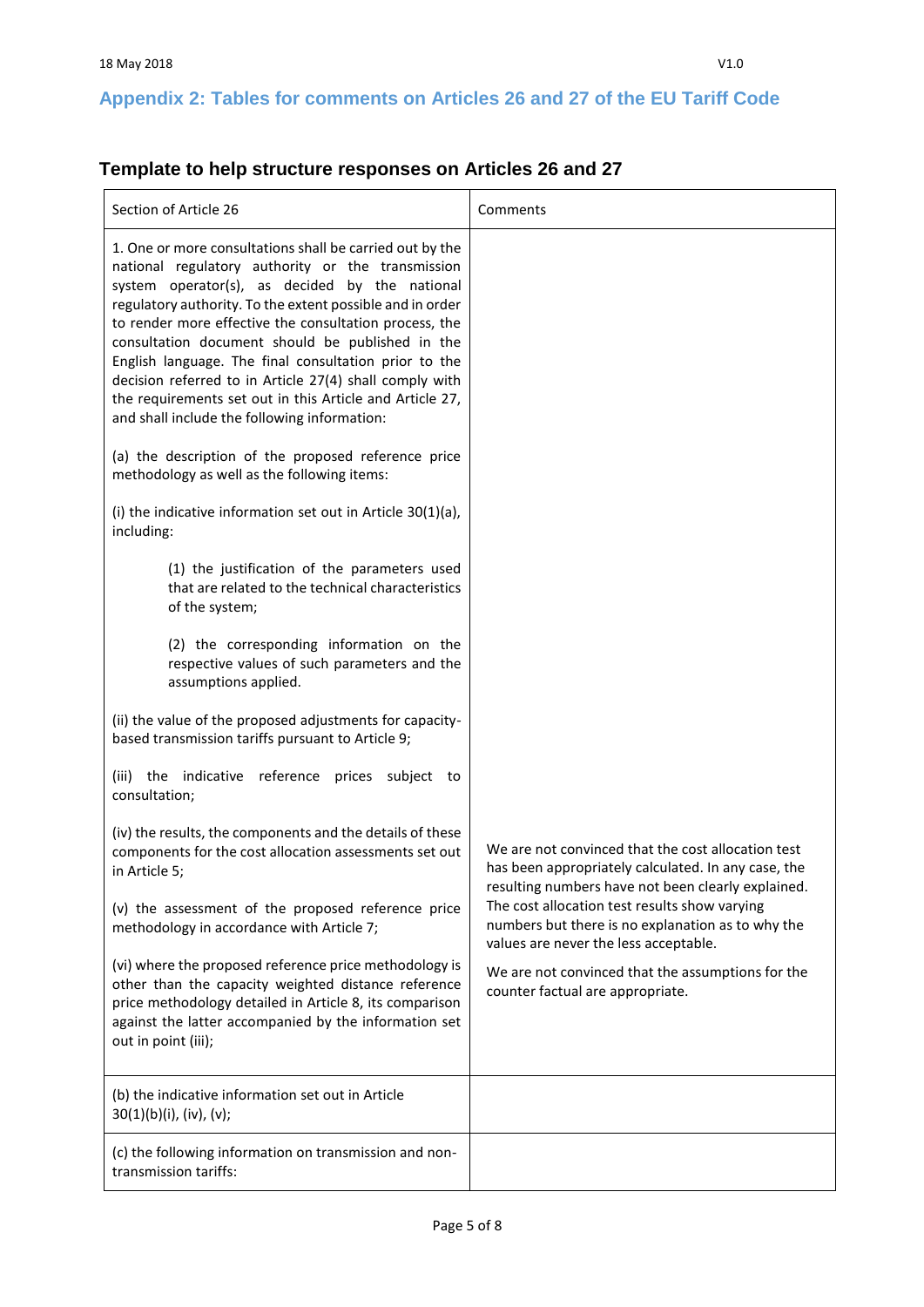| (i) where commodity-based transmission tariffs<br>referred to in Article 4(3) are proposed:                                                                                                                                                                                                                                                                |  |
|------------------------------------------------------------------------------------------------------------------------------------------------------------------------------------------------------------------------------------------------------------------------------------------------------------------------------------------------------------|--|
| (1) the manner in which they are set;                                                                                                                                                                                                                                                                                                                      |  |
| (2) the share of the allowed or target revenue<br>forecasted to be recovered from such tariffs;                                                                                                                                                                                                                                                            |  |
| (3) the indicative commodity-based<br>transmission tariffs;                                                                                                                                                                                                                                                                                                |  |
| (ii) where non-transmission services provided to<br>network users are proposed:                                                                                                                                                                                                                                                                            |  |
| (1) the non-transmission service tariff<br>methodology therefor;                                                                                                                                                                                                                                                                                           |  |
| (2) the share of the allowed or target revenue<br>forecasted to be recovered from such tariffs;                                                                                                                                                                                                                                                            |  |
| (3) the manner in which the associated non-<br>transmission services revenue is reconciled as<br>referred to in Article 17(3);                                                                                                                                                                                                                             |  |
| (4) the indicative non-transmission tariffs for<br>non-transmission services provided to<br>network users;                                                                                                                                                                                                                                                 |  |
| (d) the indicative information set out in Article 30(2);                                                                                                                                                                                                                                                                                                   |  |
| (e) where the fixed payable price approach referred to<br>in Article 24(b) is considered to be offered under a<br>price cap regime for existing capacity:                                                                                                                                                                                                  |  |
| (i) the proposed index;                                                                                                                                                                                                                                                                                                                                    |  |
| (ii) the proposed calculation and how the revenue<br>derived from the risk premium is used;                                                                                                                                                                                                                                                                |  |
| (iii) at which interconnection point(s) and for which<br>tariff period(s) such approach is proposed;                                                                                                                                                                                                                                                       |  |
| (iv) the process of offering capacity at an<br>interconnection point where both fixed and floating<br>payable price approaches referred to in Article 24 are<br>proposed.                                                                                                                                                                                  |  |
| 2. The final consultation prior to the decision referred<br>to in Article 27(4) shall be open for at least two<br>months. Consultation documents for any of the<br>consultations referred to in paragraph 1 may require<br>that replies submitted in response to the consultation<br>shall include a non-confidential version suitable for<br>publication. |  |
| 3. Within one month following the end of the<br>consultation, the transmission system operator(s) or                                                                                                                                                                                                                                                       |  |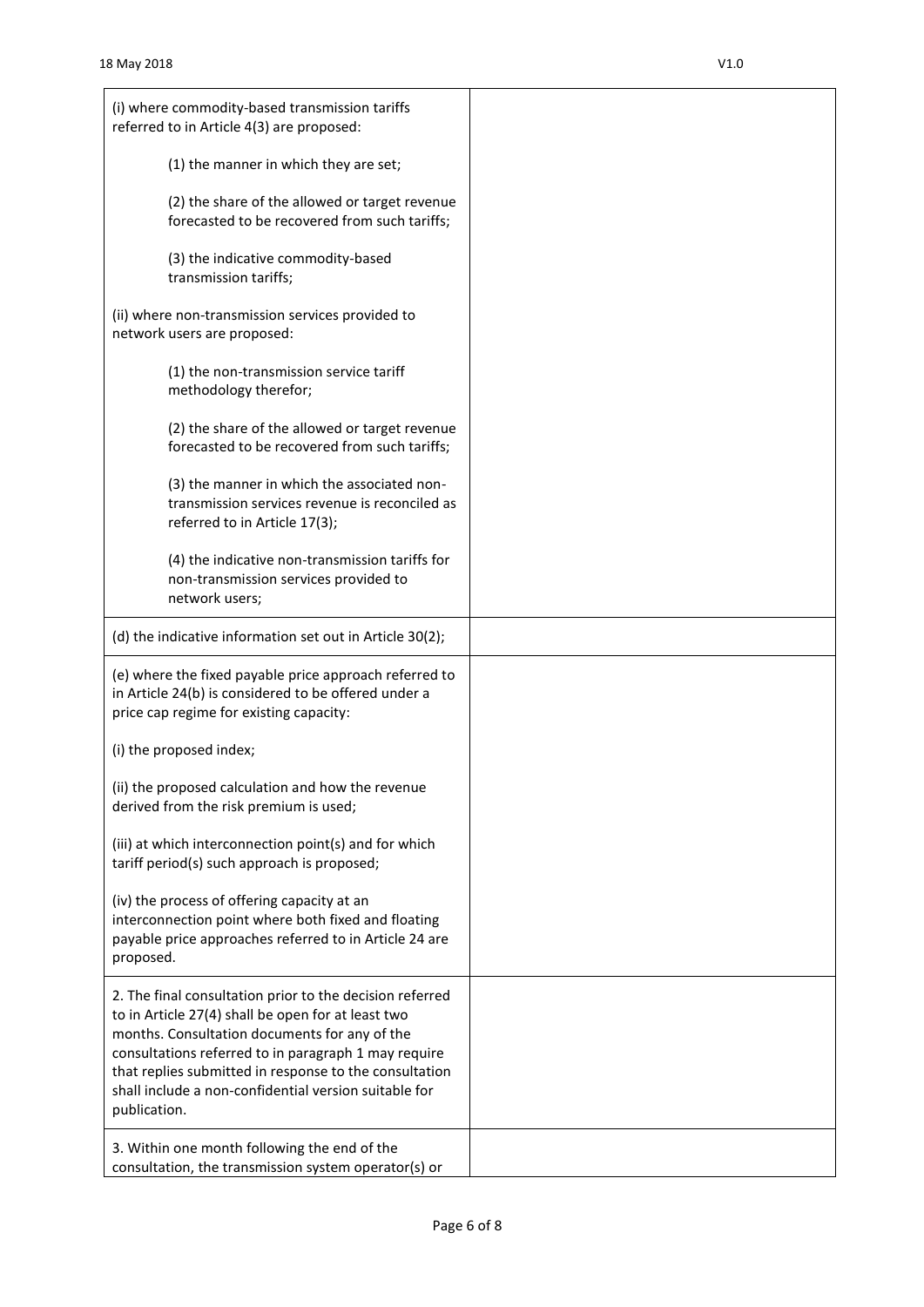| the national regulatory authority, depending on the<br>entity that publishes the consultation document<br>referred to in paragraph 1, shall publish the<br>consultation responses received and their summary.<br>To the extent possible and in order to render more<br>effective the consultation process, the summary<br>should be provided in the English language. |  |
|-----------------------------------------------------------------------------------------------------------------------------------------------------------------------------------------------------------------------------------------------------------------------------------------------------------------------------------------------------------------------|--|
| 4. The subsequent periodic consultations shall be<br>conducted in accordance with Article 27(5).                                                                                                                                                                                                                                                                      |  |
| 5. After consulting the European Network of<br>Transmission System Operators for Gas (hereinafter<br>'ENTSOG'), the Agency shall develop a template for the<br>consultation document referred to in paragraph 1. The<br>template shall be made available to national regulatory<br>authorities and transmission system operators before<br>5 July 2017.               |  |

| Section of Article 27                                                                                                                                                                                                                                                                                                 | Comments |
|-----------------------------------------------------------------------------------------------------------------------------------------------------------------------------------------------------------------------------------------------------------------------------------------------------------------------|----------|
| 1. Upon launching the final consultation pursuant to<br>Article 26 prior to the decision referred to in Article<br>27(4), the national regulatory authority or the<br>transmission system operator(s), as decided by the<br>national regulatory authority, shall forward the<br>consultation documents to the Agency. |          |
| 2. The Agency shall analyse the following aspects of the<br>consultation document:                                                                                                                                                                                                                                    |          |
| (a) whether all the information referred to in Article<br>26(1) has been published;                                                                                                                                                                                                                                   |          |
| (b) whether the elements consulted on in accordance<br>with Article 26 comply with the following<br>requirements:                                                                                                                                                                                                     |          |
| (1) whether the proposed reference price<br>methodology complies with the requirements<br>set out in Article 7;                                                                                                                                                                                                       |          |
| (2) whether the criteria for setting<br>commodity-based transmission tariffs as set<br>out in Article 4(3) are met;                                                                                                                                                                                                   |          |
| (3) whether the criteria for setting non-<br>transmission tariffs as set out in Article 4(4)<br>are met.                                                                                                                                                                                                              |          |
| 3. Within two months following the end of the<br>consultation referred to in paragraph 1, the Agency<br>shall publish and send to the national regulatory<br>authority or transmission system operator, depending<br>on which entity published the consultation document,                                             |          |